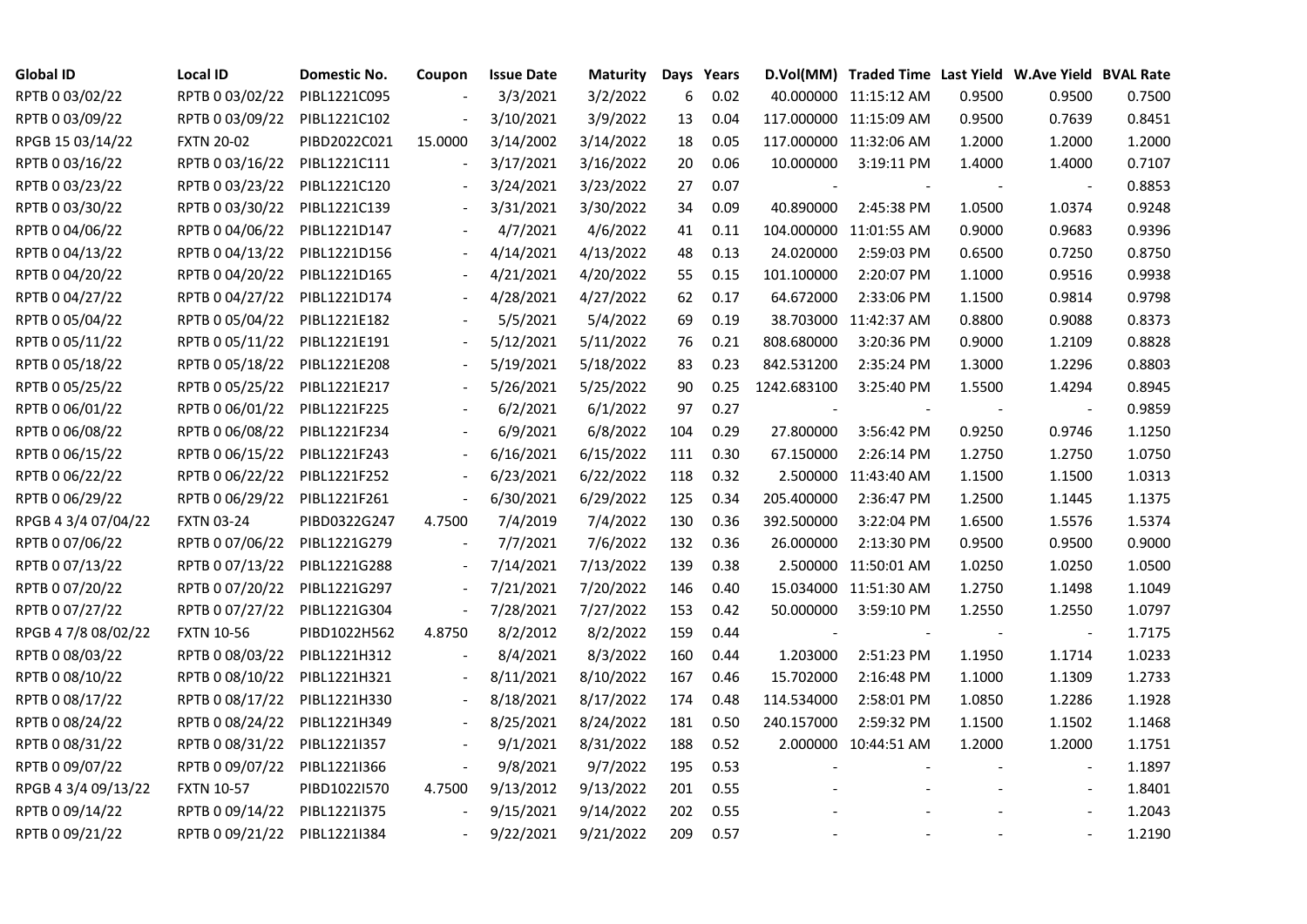| <b>Global ID</b>     | Local ID          | Domestic No. | Coupon                   | <b>Issue Date</b> | <b>Maturity</b> |     | Days Years |             | D.Vol(MM) Traded Time Last Yield W.Ave Yield BVAL Rate |        |                          |        |
|----------------------|-------------------|--------------|--------------------------|-------------------|-----------------|-----|------------|-------------|--------------------------------------------------------|--------|--------------------------|--------|
| RPTB 0 09/28/22      | RPTB 0 09/28/22   | PIBL1221I393 |                          | 9/29/2021         | 9/28/2022       | 216 | 0.59       |             |                                                        |        |                          | 1.1250 |
| RPTB 0 10/05/22      | RPTB 0 10/05/22   | PIBL1221J409 |                          | 10/6/2021         | 10/5/2022       | 223 | 0.61       |             |                                                        |        |                          | 1.2484 |
| RPTB 0 10/12/22      | RPTB 0 10/12/22   | PIBL1221J418 |                          | 10/13/2021        | 10/12/2022      | 230 | 0.63       |             |                                                        |        |                          | 1.2050 |
| RPGB 12 3/4 10/17/22 | <b>FXTN 20-03</b> | PIBD2022J033 | 12.7500                  | 10/17/2002        | 10/17/2022      | 235 | 0.64       |             |                                                        |        | $\blacksquare$           | 1.9265 |
| RPTB 0 10/19/22      | RPTB 0 10/19/22   | PIBL1221J427 | $\blacksquare$           | 10/20/2021        | 10/19/2022      | 237 | 0.65       |             |                                                        |        | $\overline{a}$           | 1.2773 |
| RPTB 0 10/26/22      | RPTB 0 10/26/22   | PIBL1221J436 |                          | 10/27/2021        | 10/26/2022      | 244 | 0.67       |             |                                                        |        |                          | 1.3307 |
| RPTB 0 11/02/22      | RPTB 0 11/02/22   | PIBL1221K443 |                          | 11/3/2021         | 11/2/2022       | 251 | 0.69       | 18.796000   | 3:23:46 PM                                             | 1.3750 | 1.3724                   | 1.3561 |
| RPTB 0 11/09/22      | RPTB 0 11/09/22   | PIBL1221K452 |                          | 11/10/2021        | 11/9/2022       | 258 | 0.71       |             |                                                        |        |                          | 1.3579 |
| RPTB 0 11/16/22      | RPTB 0 11/16/22   | PIBL1221K461 |                          | 11/17/2021        | 11/16/2022      | 265 | 0.73       |             |                                                        |        |                          | 1.3382 |
| RPTB 0 11/23/22      | RPTB 0 11/23/22   | PIBL1221K470 |                          | 11/24/2021        | 11/23/2022      | 272 | 0.75       |             | 4.000000 11:26:45 AM                                   | 1.3500 | 1.3500                   | 1.3917 |
| RPTB 0 11/29/22      | RPTB 0 11/29/22   | PIBL1221L488 | $\blacksquare$           | 12/1/2021         | 11/29/2022      | 278 | 0.76       |             | 5.600000 10:38:40 AM                                   | 1.4000 | 1.4000                   | 1.3667 |
| RPGB 4 5/8 12/04/22  | RTB 05-11         | PIID0522L114 | 4.6250                   | 12/4/2017         | 12/4/2022       | 283 | 0.78       | 77.591000   | 3:58:42 PM                                             | 2.0000 | 1.9205                   | 1.8170 |
| RPGB 4 12/06/22      | <b>FXTN 10-58</b> | PIBD1022L585 | 4.0000                   | 12/6/2012         | 12/6/2022       | 285 | 0.78       |             | 11.000000 10:06:10 AM                                  | 2.0100 | 2.0100                   | 2.0438 |
| RPTB 0 12/07/22      | RPTB 0 12/07/22   | PIBL1221L497 |                          | 12/7/2021         | 12/7/2022       | 286 | 0.78       |             |                                                        |        | $\overline{\phantom{a}}$ | 1.3830 |
| RPTB 0 12/14/22      | RPTB 0 12/14/22   | PIBL1221L503 |                          | 12/15/2021        | 12/14/2022      | 293 | 0.80       |             | 37.357000 10:48:29 AM                                  | 1.4000 | 1.4000                   | 1.4002 |
| RPTB 0 01/04/23      | RPTB 0 01/04/23   | PIBL1222A013 |                          | 1/5/2022          | 1/4/2023        | 314 | 0.86       |             |                                                        |        |                          | 1.4072 |
| RPTB 0 01/11/23      | RPTB 0 01/11/23   | PIBL1222A022 |                          | 1/12/2022         | 1/11/2023       | 321 | 0.88       |             |                                                        |        | $\overline{\phantom{a}}$ | 1.4521 |
| RPTB 0 01/18/23      | RPTB 0 01/18/23   | PIBL1222A031 | $\blacksquare$           | 1/19/2022         | 1/18/2023       | 328 | 0.90       |             | 18.384000 10:58:50 AM                                  | 1.4450 | 1.4450                   | 1.4319 |
| RPTB 0 01/25/23      | RPTB 0 01/25/23   | PIBL1222A040 |                          | 1/26/2022         | 1/25/2023       | 335 | 0.92       | 7.060000    | 2:15:44 PM                                             | 1.4100 | 1.4100                   | 1.4128 |
| RPTB 0 02/01/23      | RPTB 0 02/01/23   | PIBL1222B058 |                          | 2/2/2022          | 2/1/2023        | 342 | 0.94       |             |                                                        |        | $\blacksquare$           | 1.5262 |
| RPTB 0 02/08/23      | RPTB 0 02/08/23   | PIBL1222B067 | $\overline{\phantom{a}}$ | 2/9/2022          | 2/8/2023        | 349 | 0.96       | 14.300000   | 3:13:27 PM                                             | 1.5200 | 1.4392                   | 1.5613 |
| RPGB 4 3/8 02/11/23  | RTB 03-10         | PIID0323B101 | 4.3750                   | 2/11/2020         | 2/11/2023       | 352 | 0.96       | 5549.473000 | 3:42:08 PM                                             | 2.4250 | 2.3687                   | 2.3796 |
| RPTB 0 02/15/23      | RPTB 0 02/15/23   | PIBL1222B076 |                          | 2/16/2022         | 2/15/2023       | 356 | 0.98       |             |                                                        |        |                          | 1.5442 |
| RPGB 13 02/20/23     | <b>FXTN 20-04</b> | PIBD2023B048 | 13.0000                  | 2/20/2003         | 2/20/2023       | 361 | 0.99       |             |                                                        |        | $\blacksquare$           | 2.2739 |
| RPTB 0 02/22/23      | RPTB 0 02/22/23   | PIBL1222B085 |                          | 2/23/2022         | 2/22/2023       | 363 | 0.99       | 277.167000  | 3:21:16 PM                                             | 1.5250 | 1.5280                   | 1.5200 |
| RPGB 5 1/2 03/08/23  | <b>FXTN 05-75</b> | PIBD0523C752 | 5.5000                   | 3/8/2018          | 3/8/2023        | 377 | 1.03       |             | 7.500000 11:22:41 AM                                   | 2.5000 | 2.5000                   | 2.3183 |
| RPGB 3 1/2 04/21/23  | <b>FXTN 07-58</b> | PIBD0723D588 | 3.5000                   | 4/21/2016         | 4/21/2023       | 421 | 1.15       |             | 32.000000 11:36:42 AM                                  | 2.5000 | 2.4063                   | 2.0844 |
| RPGB 11 7/8 05/29/23 | <b>FXTN 20-05</b> | PIBD2023E054 | 11.8750                  | 5/29/2003         | 5/29/2023       | 459 | 1.26       |             |                                                        |        | $\blacksquare$           | 2.4832 |
| RPGB 3 1/4 08/15/23  | RTB 10-04         | PIID1023H046 | 3.2500                   | 8/15/2013         | 8/15/2023       | 537 | 1.47       | 22.400000   | 3:15:55 PM                                             | 3.1000 | 3.0455                   | 2.4464 |
| RPGB 2 3/8 09/10/23  | <b>FXTN 03-25</b> | PIBD0323I252 | 2.3750                   | 9/10/2020         | 9/10/2023       | 563 | 1.54       |             |                                                        |        |                          | 2.8945 |
| RPGB 11 3/8 10/23/23 | <b>FXTN 20-06</b> | PIBD2023J068 | 11.3750                  | 10/23/2003        | 10/23/2023      | 606 | 1.66       |             |                                                        |        | $\overline{\phantom{a}}$ | 2.7937 |
| RPGB 2 3/8 03/09/24  | RTB 03-11         | PIID0324C115 | 2.3750                   | 3/9/2021          | 3/9/2024        | 744 | 2.04       | 1478.725000 | 3:50:13 PM                                             | 3.1000 | 3.1251                   | 3.1091 |
| RPGB 6 1/4 03/12/24  | RTB 05-12         | PIID0524C129 | 6.2500                   | 3/12/2019         | 3/12/2024       | 747 | 2.05       |             | 20.000000 11:54:46 AM                                  | 3.2500 | 3.2500                   | 3.3972 |
| RPGB 4 1/2 04/20/24  | <b>FXTN 07-59</b> | PIBD0724D595 | 4.5000                   | 4/20/2017         | 4/20/2024       | 786 | 2.15       |             |                                                        |        |                          | 3.1614 |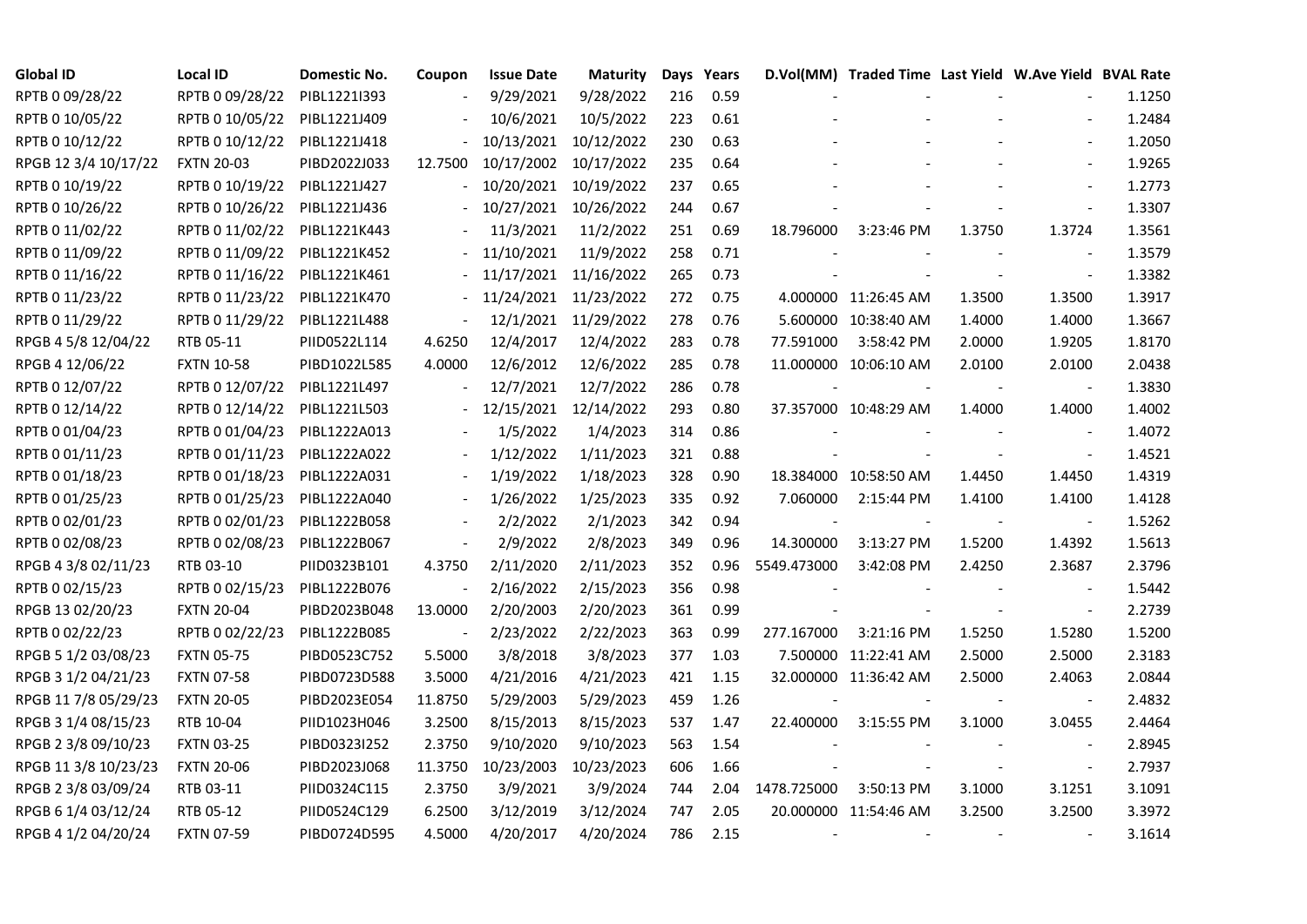| <b>Global ID</b>     | <b>Local ID</b>   | Domestic No. | Coupon  | <b>Issue Date</b> | <b>Maturity</b>  | Days | Years |                          | D.Vol(MM) Traded Time Last Yield W.Ave Yield BVAL Rate |        |                          |        |
|----------------------|-------------------|--------------|---------|-------------------|------------------|------|-------|--------------------------|--------------------------------------------------------|--------|--------------------------|--------|
| RPGB 12 3/8 06/03/24 | <b>FXTN 20-07</b> | PIBD2024F075 | 12.3750 | 6/3/2004          | 6/3/2024         | 830  | 2.27  |                          |                                                        |        |                          | 3.2464 |
| RPGB 12 7/8 08/05/24 | <b>FXTN 20-08</b> | PIBD2024H086 | 12.8750 | 8/5/2004          | 8/5/2024         | 893  | 2.45  |                          |                                                        |        |                          | 3.3666 |
| RPGB 4 1/8 08/20/24  | <b>FXTN 10-59</b> | PIBD1024H595 | 4.1250  | 8/20/2014         | 8/20/2024        | 908  | 2.49  |                          |                                                        |        | $\sim$                   | 3.3979 |
| RPGB 4 1/4 10/17/24  | <b>FXTN 05-76</b> | PIBD0524J762 | 4.2500  | 10/17/2019        | 10/17/2024       | 966  | 2.65  | 6.000000                 | 2:37:19 PM                                             | 3.6000 | 3.6000                   | 3.5128 |
| RPGB 13 3/4 11/11/24 | <b>FXTN 20-09</b> | PIBD2024K091 | 13.7500 | 11/11/2004        | 11/11/2024       | 991  | 2.71  |                          |                                                        |        | $\overline{\phantom{a}}$ | 3.5536 |
| RPGB 5 3/4 04/12/25  | <b>FXTN 07-61</b> | PIBD0725D618 | 5.7500  | 4/12/2018         | 4/12/2025 1,143  |      | 3.13  | 0.700000                 | 2:40:31 PM                                             | 3.8500 | 3.8500                   | 3.8304 |
| RPGB 12 1/8 04/14/25 | <b>FXTN 20-10</b> | PIBD2025D103 | 12.1250 | 4/14/2005         | 4/14/2025 1,145  |      | 3.14  | $\overline{\phantom{a}}$ |                                                        |        | $\overline{\phantom{a}}$ | 3.8353 |
| RPGB 2 5/8 08/12/25  | RTB 05-13         | PIID0525H130 | 2.6250  | 8/12/2020         | 8/12/2025 1,265  |      | 3.46  | 791.110000               | 3:59:34 PM                                             | 4.2500 | 4.1332                   | 3.8809 |
| RPGB 3 5/8 09/09/25  | <b>FXTN 10-60</b> | PIBD10251608 | 3.6250  | 9/9/2015          | 9/9/2025 1,293   |      | 3.54  | 378.646632               | 3:01:07 PM                                             | 4.2485 | 4.2315                   | 4.0845 |
| RPGB 12 1/8 10/20/25 | <b>FXTN 20-11</b> | PIBD2025J116 | 12.1250 | 10/20/2005        | 10/20/2025 1,334 |      | 3.65  | 40.000000                | 2:39:47 PM                                             | 4.4000 | 4.4000                   | 4.1494 |
| RPGB 18 1/4 11/29/25 | <b>FXTN 25-01</b> | PIBD2525K015 | 18.2500 | 11/29/2000        | 11/29/2025 1,374 |      | 3.76  |                          |                                                        |        | $\sim$                   | 4.2159 |
| RPGB 10 1/4 01/19/26 | <b>FXTN 20-12</b> | PIBD2026A122 | 10.2500 | 1/19/2006         | 1/19/2026 1,425  |      | 3.90  |                          |                                                        |        | $\blacksquare$           | 4.3006 |
| RPGB 6 1/4 02/14/26  | <b>FXTN 07-62</b> | PIBD0726B627 | 6.2500  | 2/14/2019         | 2/14/2026 1,451  |      | 3.97  |                          | 97.000000 10:17:00 AM                                  | 4.5025 | 4.5025                   | 4.5914 |
| RPGB 3 3/8 04/08/26  | <b>FXTN 05-77</b> | PIBD0526D772 | 3.3750  | 4/8/2021          | 4/8/2026 1,504   |      | 4.12  | 250.000000               | 3:58:14 PM                                             | 4.5850 | 4.5370                   | 4.5033 |
| RPGB 3 1/2 09/20/26  | RTB 10-05         | PIID1026I057 | 3.5000  | 9/20/2016         | 9/20/2026 1,669  |      | 4.57  | 5.000000                 | 2:07:31 PM                                             | 4.9000 | 4.9000                   | 4.6201 |
| RPGB 6 1/4 10/20/26  | RTB 15-01         | PIID1526J019 | 6.2500  | 10/20/2011        | 10/20/2026 1,699 |      | 4.65  |                          |                                                        |        |                          | 4.6575 |
| RPGB 8 12/07/26      | <b>FXTN 20-13</b> | PIBD2026L139 | 8.0000  | 12/7/2006         | 12/7/2026 1,747  |      | 4.78  |                          |                                                        |        | $\sim$                   | 4.7175 |
| RPGB 5 3/8 03/01/27  | RTB 15-02         | PIID1527C023 | 5.3750  | 3/1/2012          | 3/1/2027 1,831   |      | 5.01  |                          |                                                        |        | $\blacksquare$           | 4.8201 |
| RPGB 4 3/4 05/04/27  | <b>FXTN 10-61</b> | PIBD1027E617 | 4.7500  | 5/4/2017          | 5/4/2027 1,895   |      | 5.19  |                          |                                                        |        | $\blacksquare$           | 4.8838 |
| RPGB 4 5/8 06/02/27  | RTB 05-14         | PIID0527L140 | 4.6250  | 12/2/2021         | 6/2/2027 1,924   |      | 5.27  | 531.500000               | 3:53:20 PM                                             | 5.1000 | 5.0445                   | 4.9105 |
| RPGB 8 5/8 09/06/27  | <b>FXTN 20-14</b> | PIBD2027I140 | 8.6250  | 9/6/2007          | 9/6/2027 2,020   |      | 5.53  |                          |                                                        |        | $\overline{\phantom{a}}$ | 4.9667 |
| RPGB 6 1/4 03/22/28  | <b>FXTN 10-63</b> | PIBD1028C635 | 6.2500  | 3/22/2018         | 3/22/2028 2,218  |      | 6.07  |                          |                                                        |        | $\sim$                   | 5.0274 |
| RPGB 3 5/8 04/22/28  | <b>FXTN 07-64</b> | PIBD0728D649 | 3.6250  | 4/22/2021         | 4/22/2028 2,249  |      | 6.16  |                          |                                                        |        |                          | 5.1497 |
| RPGB 3 3/4 08/12/28  | <b>FXTN 07-65</b> | PIBD0728H654 | 3.7500  | 8/12/2021         | 8/12/2028 2,361  |      | 6.46  |                          |                                                        |        | $\overline{\phantom{a}}$ | 5.1900 |
| RPGB 9 1/2 12/04/28  | <b>FXTN 20-15</b> | PIBD2028L151 | 9.5000  | 12/4/2008         | 12/4/2028 2,475  |      | 6.78  |                          |                                                        |        | $\blacksquare$           | 5.2186 |
| RPGB 6 7/8 01/10/29  | <b>FXTN 10-64</b> | PIBD1029A644 | 6.8750  | 1/10/2019         | 1/10/2029 2,512  |      | 6.88  |                          | 61.507000 11:29:17 AM                                  | 5.2300 | 5.0656                   | 5.2526 |
| RPGB 8 3/4 05/27/30  | <b>FXTN 20-16</b> | PIBD2030E166 | 8.7500  | 5/27/2010         | 5/27/2030 3,014  |      | 8.25  |                          |                                                        |        | $\blacksquare$           | 5.3516 |
| RPGB 2 7/8 07/09/30  | <b>FXTN 10-65</b> | PIBD1030G655 | 2.8750  | 7/9/2020          | 7/9/2030 3,057   |      | 8.37  | 5.000000                 | 2:14:13 PM                                             | 5.1800 | 5.1800                   | 5.4209 |
| RPGB 12 1/2 07/28/30 | <b>FXTN 25-02</b> | PIBD2530G029 | 12.5000 | 7/28/2005         | 7/28/2030 3,076  |      | 8.42  |                          |                                                        |        |                          | 5.3607 |
| RPGB 11 1/4 01/26/31 | <b>FXTN 25-03</b> | PIBD2531A032 | 11.2500 | 1/26/2006         | 1/26/2031 3,258  |      | 8.92  |                          |                                                        |        |                          | 5.3872 |
| RPGB 8 07/19/31      | <b>FXTN 20-17</b> | PIBD2031G171 | 8.0000  | 7/19/2011         | 7/19/2031 3,432  |      | 9.40  |                          |                                                        |        | $\overline{\phantom{a}}$ | 5.2846 |
| RPGB 4 07/22/31      | <b>FXTN 10-66</b> | PIBD1031G662 | 4.0000  | 7/22/2021         | 7/22/2031 3,435  |      | 9.41  |                          |                                                        |        | $\blacksquare$           | 5.2731 |
| RPGB 9 3/8 10/05/31  | <b>FXTN 25-04</b> | PIBD2531J042 | 9.3750  | 10/5/2006         | 10/5/2031 3,510  |      | 9.61  |                          |                                                        |        | $\overline{\phantom{a}}$ | 5.4041 |
| RPGB 4 7/8 01/20/32  | <b>FXTN 10-67</b> | PIBD1032A675 | 4.8750  | 1/20/2022         | 1/20/2032 3,617  |      | 9.90  | 85.000000                | 3:19:29 PM                                             | 5.2400 | 5.2400                   | 5.2730 |